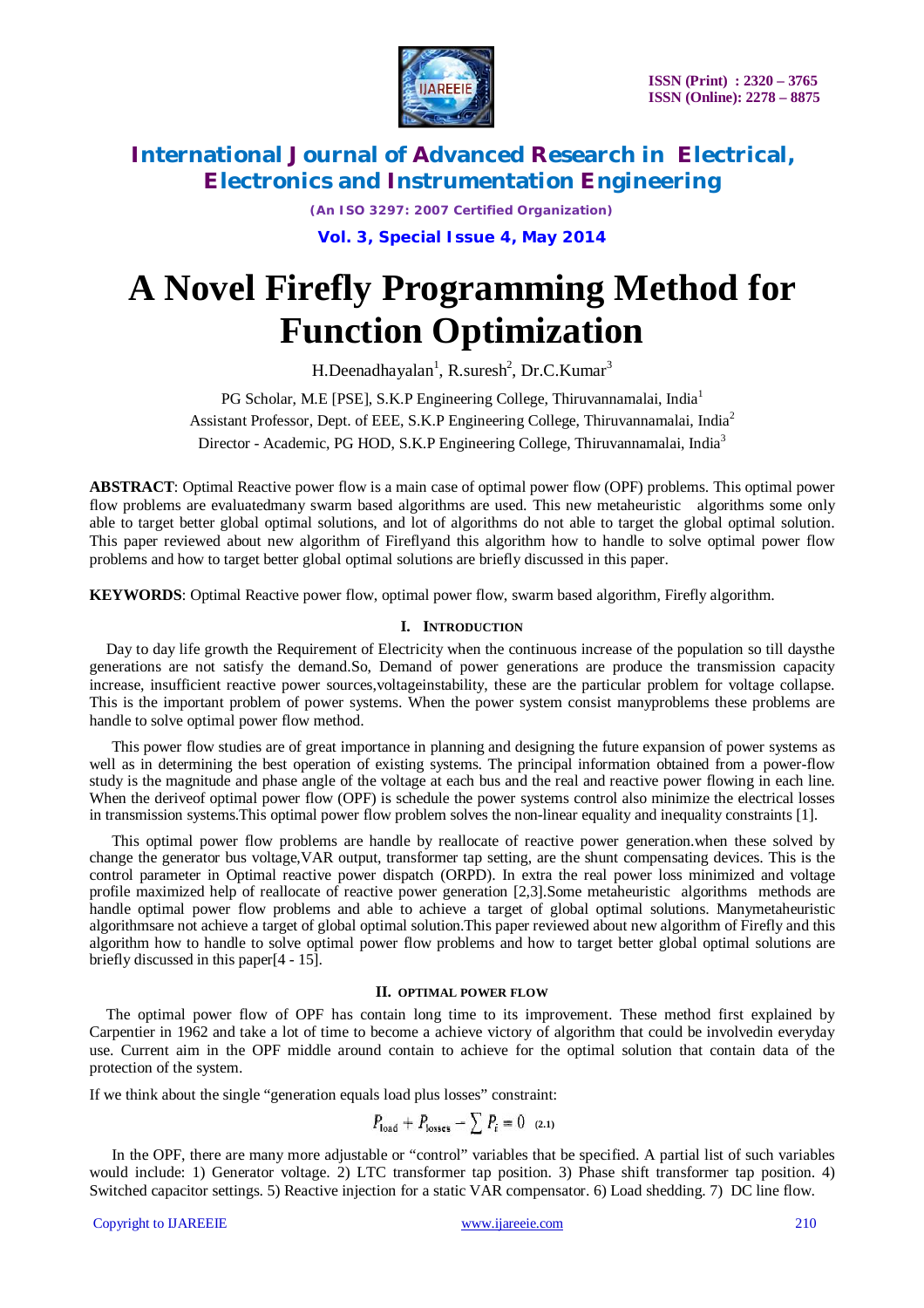

*(An ISO 3297: 2007 Certified Organization)*

# **Vol. 3, Special Issue 4, May 2014**

The OPF has many applications including:

- 1) The determination of the optimum generation method, as well as include all control parameter, to achieve the minimum cost of generation.
- 2) The OPF can be used periodically to find the optimum setting for generation voltages, transformer taps and switched capacitors or static VAR compensators (sometimes called "voltage-VAR" optimization).
- 3) The current steadystate of the power system or a short duration load forecast, the OPF can be fixed to provide a "preventative dispatch".
- 4) The emergency state, contain a some equipment of the system is overloaded or a voltage limitation, the OPF can set a "corrective dispatch".
- 5) The OPF is continuously used in calculations to determine the high stress that a planned transmission system can withstand. .

#### **III.OPTIMAL REACTIVE POWER DISPATCH**

The Main aim of ORPD is to minimize the Real powerloss  $(P_{LOS})$  in the transmission system. There are two basicapproaches to loss reduction, namely the generator bus techniqueand the equation of losses on particular lines.Meanwhile it is find to Reducelosses in a particular area. the another method which is more generic, is usedin this work

# **IV.EXISTING SYSTEMS**

Existing system methods lists are given A) Biogeography Based Optimization (BBO) B) Hybrid Particle Swarm Optimization (HPSO) C) Differential Evolution (DE)D) Multi objective Evolutionary Algorithm.(EA) E) Real Coded Mixed Integer Genetic Algorithm (RCMIGA).

#### *A. Biogeography-Based Optimization*

Biogeography method is reviewed about the nature's way of separating Biological Organism. This technique contain Migration and Mutation. And it is solved by two method first one for Habitat Suitability Index(HSI) these technique contain Diversity of vegetation, Rainfall, temperature, diversity of nature organism of land area. This HSI contain of Dependent variable. Remainingone issuitability Index Variable (SIV) it refered independent variables.

This method eligible to handle multi constrained optimal power flow problem in power system. Multi constrained means to minimize the Real power loss and also simultaneously minimize the voltage deviation. When real power loss and voltage deviation reduce the help of adjust control variable are Generator Voltage magnitude, VAR sources, and tap setting.

### *B. Hybrid Particle Swarm Optimization*

This paper technique contain food finding behaviour of birds and the HPSO method handle to minimize the real power loss. When the loss is minimized using two techniques, one is tangent vector method the vulnerability area of the power system is find. Remaining one is find the area, the HPSO method takes space to reduce the amount of shunt reactive power compensation in every bus. When real power loss is reduce the help of adjust control variable are Generator Voltage magnitude, VAR sources, and tap setting.

### *C. Differential Evolution:*

This differential Evolution optimization method eligible to solve optimal power flow problems and to calculate non convex optimal power flow problems also decrease the real power loss. This optimization method achieved by adjustment of some control parameters that are generator terminal voltage, tap position these are the variable to minimize the real power loss.

### *D. Multi objective Evolutionary Algorithm:*

This technique present Optimal reactive power dispatch problem is included. This algorithm used to minimize real power loss and voltage deviations are to be optimized simultaneously.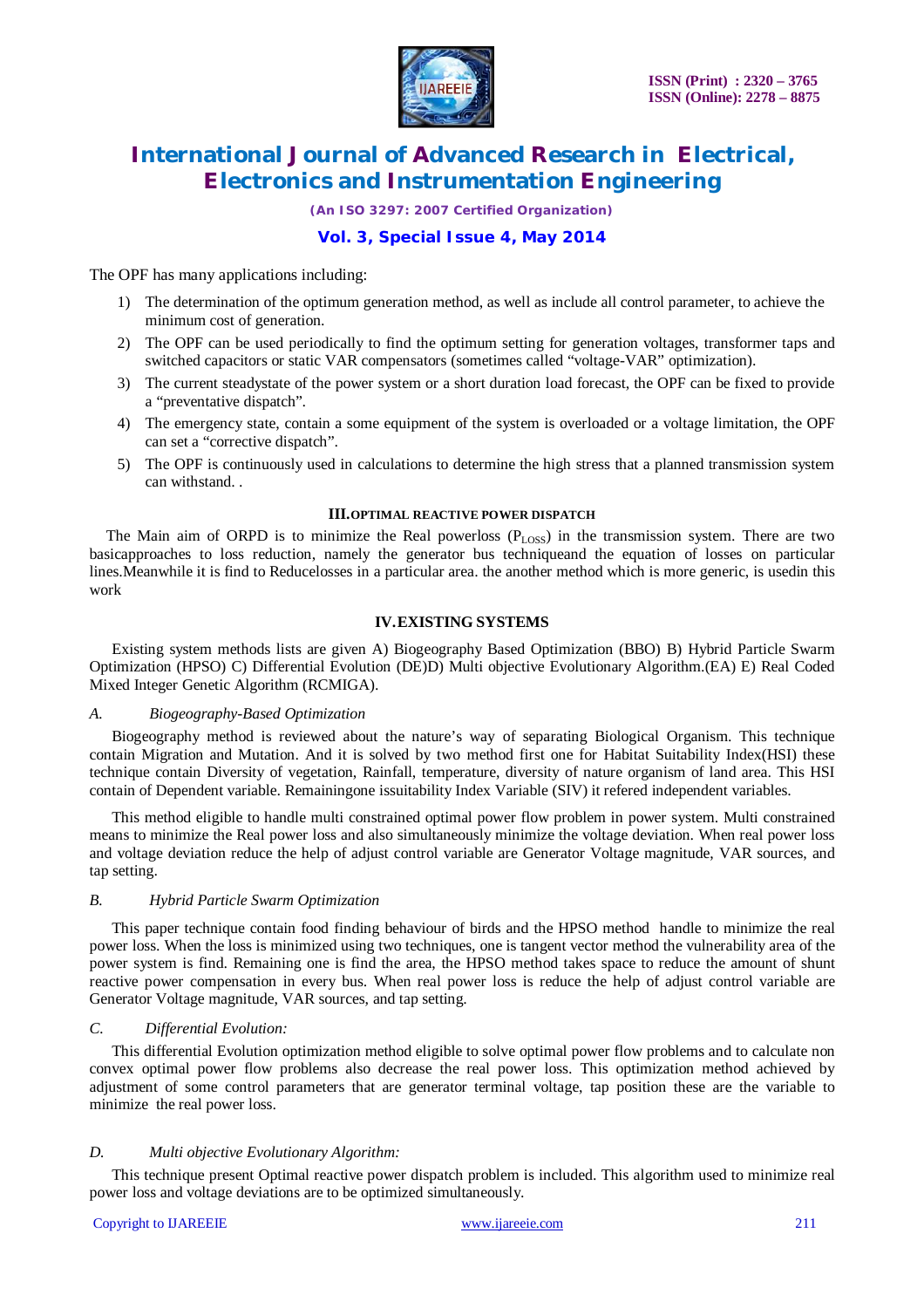

*(An ISO 3297: 2007 Certified Organization)*

# **Vol. 3, Special Issue 4, May 2014**

This Multi objective Evolutionary Algorithm eligible to handle a new strength Pareto Evolutionary based method used. When the loss reduction achieved by adjust the some control variabless that are Transformer taps, generator voltage, switchable VAR sources.

#### *E. Real Coded Mixed Integer Genetic Algorithm*

Real coded mixed integer Genetic algorithm one of the method to calculate optimal power flow problems. It is able to solve the nonlinear optimal power flow (OPF) problems. It is eligible tohandle with the continuous and discontinuous parameters. The continuous parameter consist of generator bus voltage magnitude and values of static VAR Compensators.VAR injection, Discrete parameter contain ofphase shifter, transformer tap settings and angle positions, this method able to achieve a better target of global optimal solution.

#### **V. PROPOSED SYSTEMS**

#### *5.1. Firefly Algorithm*

The algorithm invented byDr.Xin she yang at Cambridge University in the year of 2008.these algorithm inspired by mating or flashing behaviour of fireflies. These paper Reviewed to solve non-linear design problems.This method used to optimize real power loss and ability to improve the voltage profile and these are able to succeed by with help of to adjustment of some the control parameters that are transformer tap settings and VAR outputs from shunt compensating devices are the control variables. And this paper explained using firefly technique find to achieve global optimal solutions are described below. To achieve global optimal solutions is find with the help of two test functions first one is singularity (or) stochastic remaining one is deterministic.

Stochastic method produce separate or unequal solution even the same starting point. Deterministic method produce the same set of solution that mean produce equal solution of even with the same initial starting point. These Deterministic algorithm aretoefficient to find local optima. It is complexity to find the betterglobal optimal solution. So, stochastic method preferable to find global optimal solution. Many stochastic algorithms consist as meta-heuristic, and better examples are genetic algorithms (GA) and particle swarm optimization (PSO). Many modern meta-heuristic algorithms are developed by based on the swarm intelligence in nature.Stochastic method can take many forms such as simple randomization by randomly sampling the search space.

#### *5.2. Fireflies Working Criteria:*

- The fireflies consist are the following rules are described given below.
- 1) Fireflies are unisex so consist of one firefly is interact to remaining fireflies regardless of their sex.
- 2) Attractiveness is directly proportional to their intensity thus for contain randomly two flashing fireflies the low brighter one will move towards the maximum brighter one.
- 3) The brightness of a firefly is find by the landscape of the objective function to be optimized

#### *5.3 Distance*

The distance consist of randomly two fireflies betweeni and j at  $x_i$  and  $x_j$  respectively, the Cartesian distance formula is find by equation where  $x_i$ , when k consist the  $k<sup>th</sup>$  component of the spatial coordinate  $x_i$  of the i<sup>th</sup> firefly and d contain the number of dimensions.

$$
r_{ij} = \sqrt{\sum_{k=1}^{d} (x_{i,k} - x_{j,k})^2}
$$
 (5.1)

#### *5.4 Movement*

The movement between a two firefly is determinedi is attracted to another more high brighter firefly j is calculated by

$$
x_i = x_i + \beta_0 e^{-\gamma r_{ij}^2} (x_j - x_i) + \alpha \epsilon \tag{5.2}
$$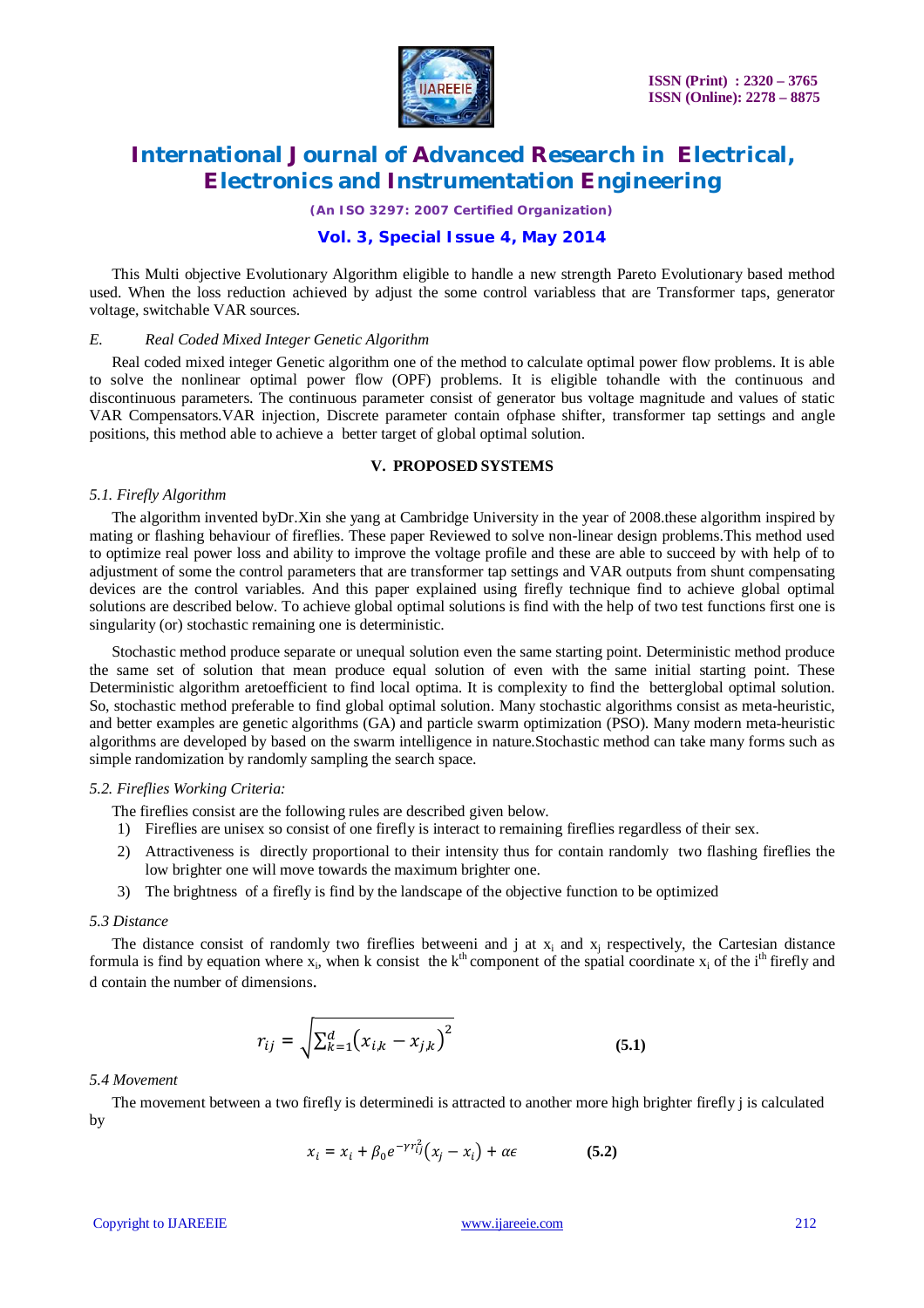

*(An ISO 3297: 2007 Certified Organization)*

# **Vol. 3, Special Issue 4, May 2014**

#### *5.5Algorithm*

- Step 1: Start the coding
- Step 2: Enter the value of load system input data
- Step 3: To calculate initial population of fireflies  $x_i$  (i= 1, 2, ..., n)
- Step 4: To find brightnessI<sub>i</sub> at  $x_i$  is determined by  $f(x_i)$
- Step 5: Set the iteration count toiter=1
- Step 6: To find  $i<sup>th</sup>$  firefly for  $i=1$  to distributen to all n fireflies
- Step 7: To calculate  $j<sup>th</sup>$  firefly for  $j = 1$  to distributen toall n fireflies
- Step 8: To findif ( $I$ j> Ii), Move firefly itowards j in d-dimension; to condition satisfy the program end if
- Step 9: Above condition not satisfy To determine attractiveness, when Attractivenessvariy depend on distance r.
- Step10: To calculate new solutions and update light Intensity
- Step11: end for j
- Step12: end for i
- Step13: Oreder the firefly and determine the current best value
- Step14: To Calculate Iter=Iter+1
- Step15: Checkif Iter>Iter max; the given condition not satisfy means go to step 4.
- Step16: Preview the results
- Step17: Stop the program.

#### **VI.PERFORMANCE EVOLUTION**

The program performance of the proposed Firefly algorithm based reactive power optimization method is tested on the any sizeof IEEE bus system. The algorithm is implemented using MATLAB program and a Core 2 Duo, 2.8 MHz, 2GB RAM based PC is for the simulation purpose.

The control variables are Generator bus voltage magnitudes, transformer tap settings and VAR outputs from shunt compensating devices are the control parameters in optimal power flow problems. These control parameter values are adjusted for loss reduction.

#### TABLE I

#### CONTROL VARIABLE LIMIT.

| Sl No | Control Variable                     | Limit              |
|-------|--------------------------------------|--------------------|
|       | Generator voltage $(V_G)$            | $(0.9-1.1)$ p.u.   |
|       | Tap setting( $T_P$ )                 | $(0.9 - 1.1)$ p.u. |
|       | MVAR by static compensators $(Qsrc)$ | $(0-10)$           |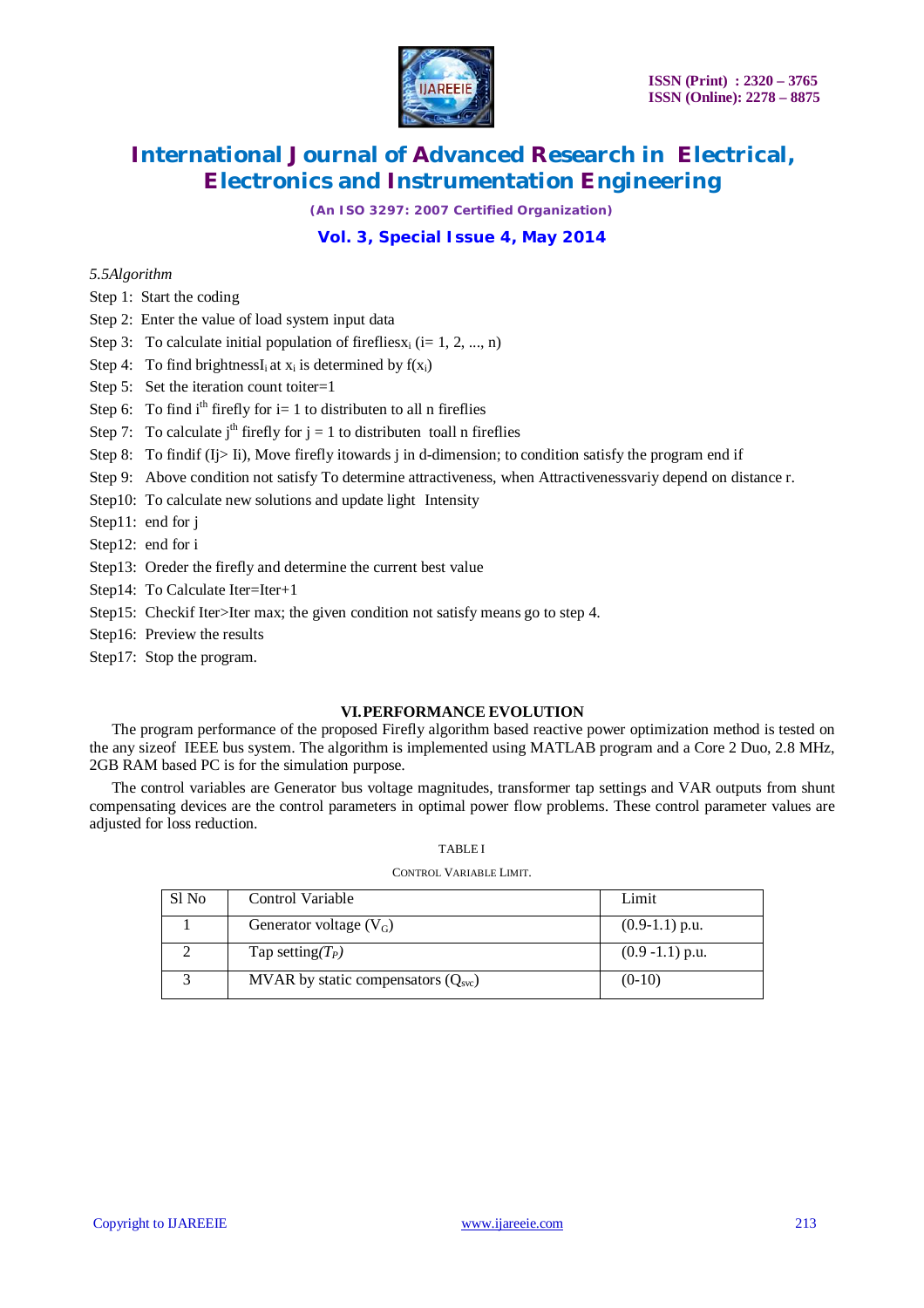

*(An ISO 3297: 2007 Certified Organization)*

**Vol. 3, Special Issue 4, May 2014**



Fig 1: Single line diagram of standard IEEE-30 bus system

The test system taken has six generating units connected to buses 1,2,5,8,11 and 13. There are 4 regulating transformers connected between bus numbers 6-9, 6-10, 4-12 and 27-28. Two shunt compensators are connected in bus numbers 10 and 24. The system is interconnected by 41 transmission lines.

#### **VI.CONCLUSION**

In this paper reviewed Novel firefly programing method for function optimization explain a literature survey about on Firefly algorithm these method is clearly explained able to solve optimal power flow non-linear problems. And these algorithm clearly explained about at distance, attractiveness, movement ,light intensity, is explained using these parameters are able to solve multi constraint optimal power flow problems are using Firefly algorithm simultaneously to optimize real power loss and voltage deviation are both minimized also it achieves better global optimal solution.

# **VII. ACKNOWLEDGMENT**

This work was done at S.K.P Engineering College. The authors would express to thank S.K.P Engineering College for the technical encourage.

#### **REFERENCES**

- [1] Mamandur KRC, Chenoweth RD. Optimal control of reactive power flow for improvements in voltage profiles and for real power loss minimization. *IEEE Trans Power ApparatSyst* 1981;PAS-100(7):3185–93.
- [2] Mansour MO, Abdel-Rahman TM. Non-linear VAR optimization. Usingdecomposition and coordination. *IEEE Trans Power ApparatSyst* 1984;PAS-103(2):246–55.
- [3] Lai LL, Ma JT. Application of evolutionary programming to Reactive power planning-comparison with nonlinear programming approach.*IEEE Trans Power Syst* 1997;12(1):198–206.
- [4] Yoshida H, Kawata K, Fukuyama Y, Takayama S, Nakanishi Y. A particle swarm optimization for reactive power and voltage control considering voltage security assessment. *IEEE Trans Power Syst*2000;15(4):1232–9.